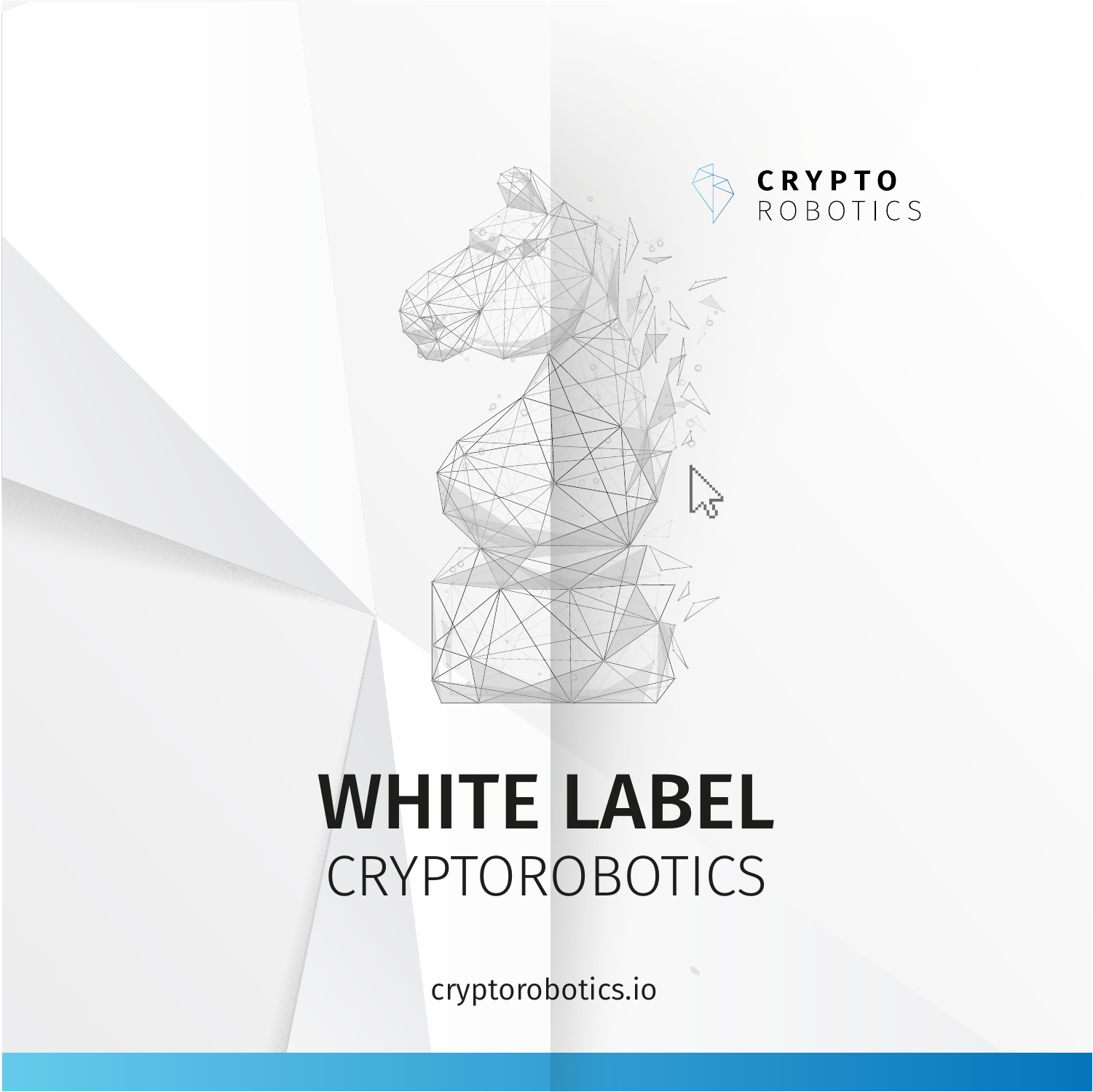### WHITE LABEL CRYPTOROBOTICS

— terminal's clone version (advanced or with limited number of tools) and brandin according to client's request

#### **WHITE LABEL PROVIDES:**

#### WE OFFER TO B2B CLIENTS WHO HAVE OUR WHITE LABEL

Infrastructure set up

 $\boxed{\underline{\odot_0}}$ 

- $\sqrt{\frac{\partial^2}{\partial x^2}}$ Clients website interface integration with robots' platform
	- Service for users of our client
	- 2-3 successfully performed robots
- Robot setup training  $\begin{bmatrix} 0 & 0 \\ 26 \end{bmatrix}$ and weekly adjustments
- **Access to alerts channel**
- **The client can purchase** the whole infrastructure and transfer it to their website

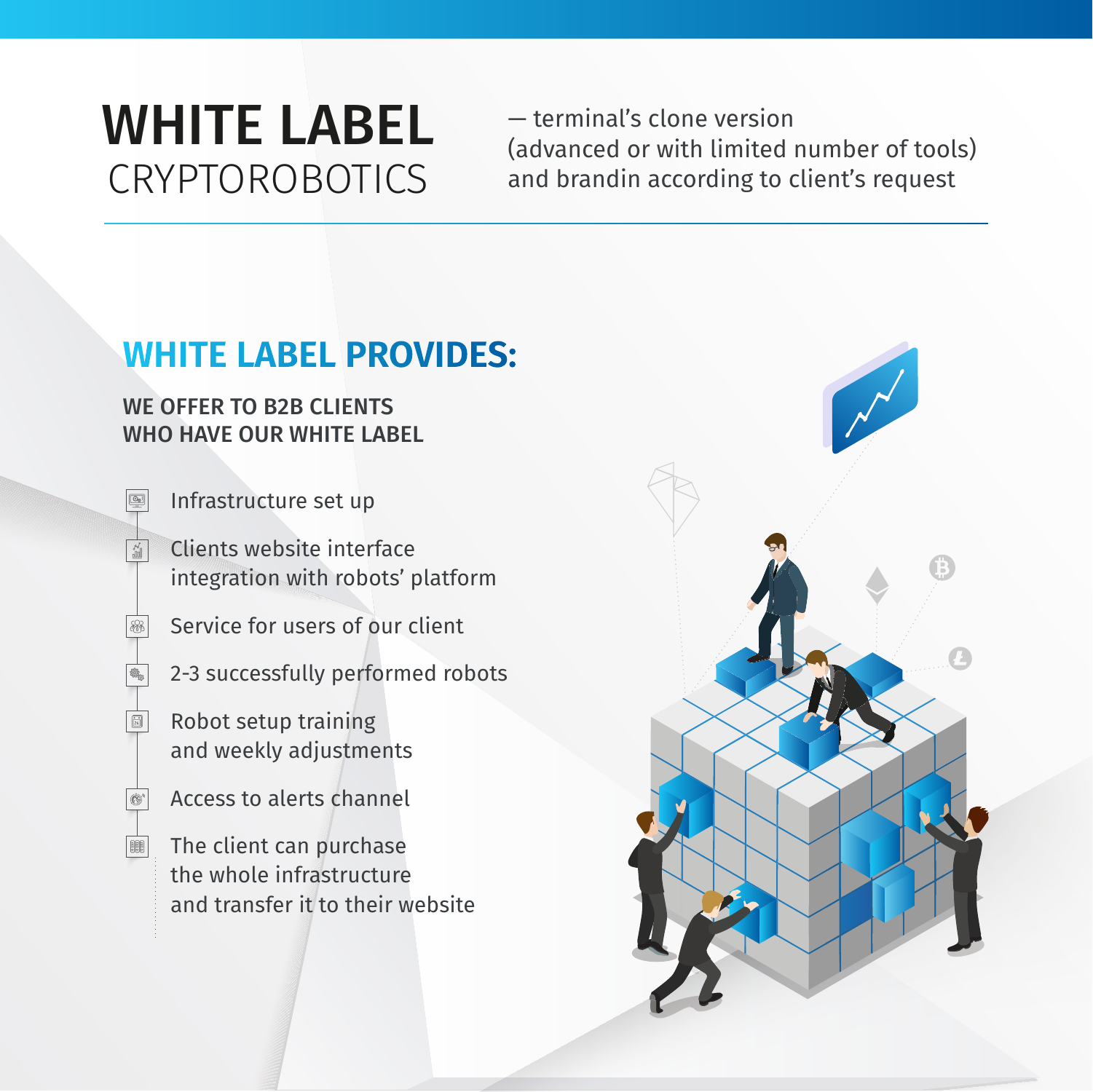### **PRICES ED ED PRICES**



|                                                                                                             | Economy        | <b>Bussiness</b> | Premium |
|-------------------------------------------------------------------------------------------------------------|----------------|------------------|---------|
| Development<br>of Robot Market interface                                                                    | from 10 000 \$ |                  |         |
| Clone<br>of infrastructure for robots                                                                       |                | 50 000 \$        |         |
| Individual upgrade<br>of infrastructure                                                                     | from 10 000 \$ |                  |         |
| Development of individual<br>strategies for robots (for 1 bot)                                              | from 5 000 \$  |                  |         |
| Yearly service for robots<br>and informational support for trading<br>on CryptoRobotics servers (per month) | \$5.00         | \$7.00           | \$10.00 |
| Transfer of infrastructure<br>to client's server (licensed copy)                                            |                | 120 000 \$       |         |
| Service and informational support<br>for trading on client's servers<br>(per year)                          | \$10.00        | \$20.00          | \$40.00 |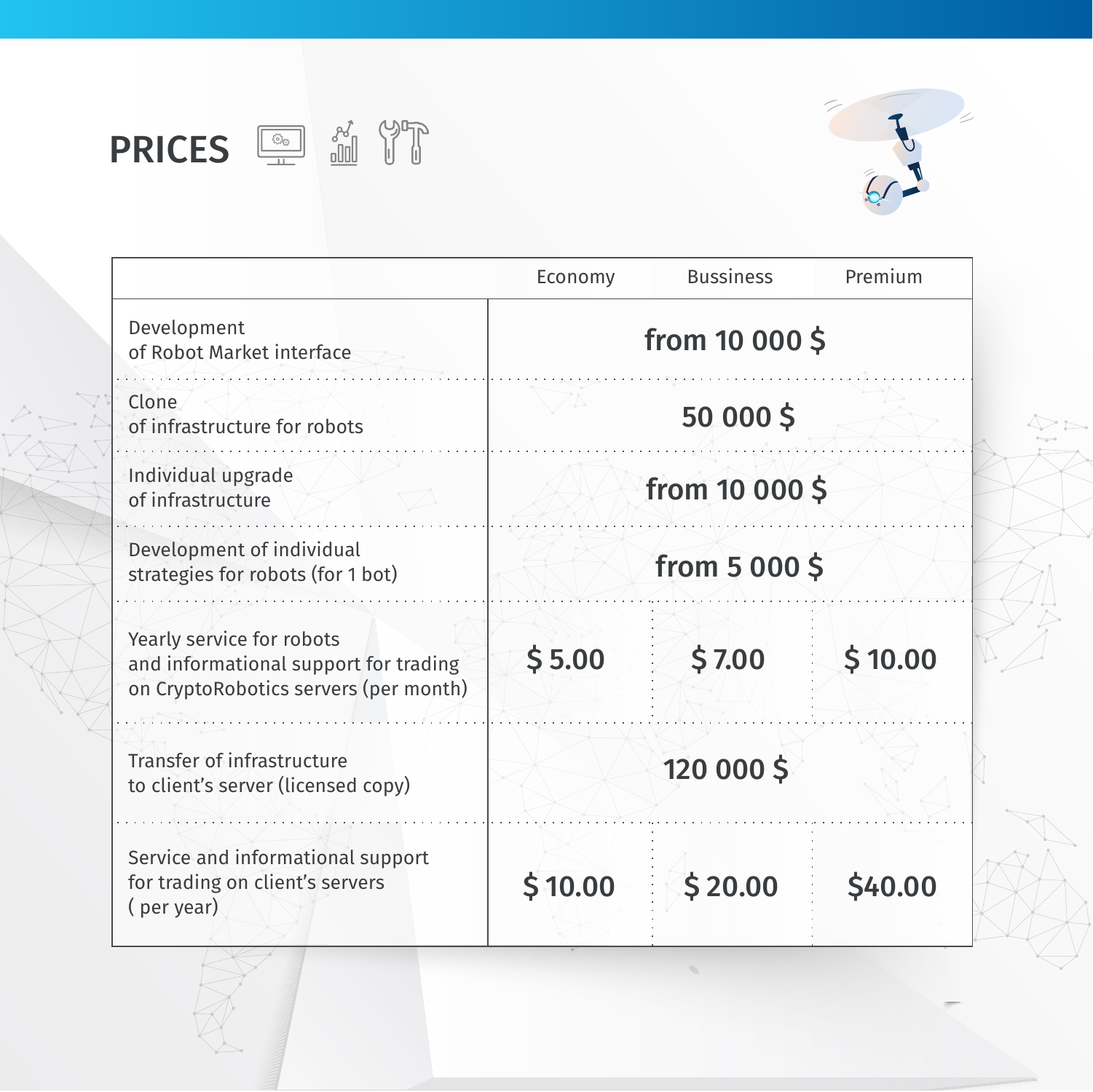#### SERVICE PLANS FOR CLIENTS USERS

This is an additional fee for providing the service for your users

#### ECONOMY

(\$60 PER YEAR FOR 1 USER):

2-3 robots successfully performed on different market stages

#### **BUSINESS**

(\$84 PER YEAR FOR 1 USER):

2-3 trading bots successfully performed on different market stages

- Access to video tutorials on robots set up
- Videos of successful robot trading every week

#### PREMIUM

(\$120 PER YEAR FOR 1 USER):

- 2-3 trading bots successfully performed on different market stages
- Access to video tutorials on robots set up
- Videos of successful robot trading every week
- Access to our channel with alerts from our analysts

Minimum period of contract — **2 MONTHS** 

> [ you can make monthly payments ]